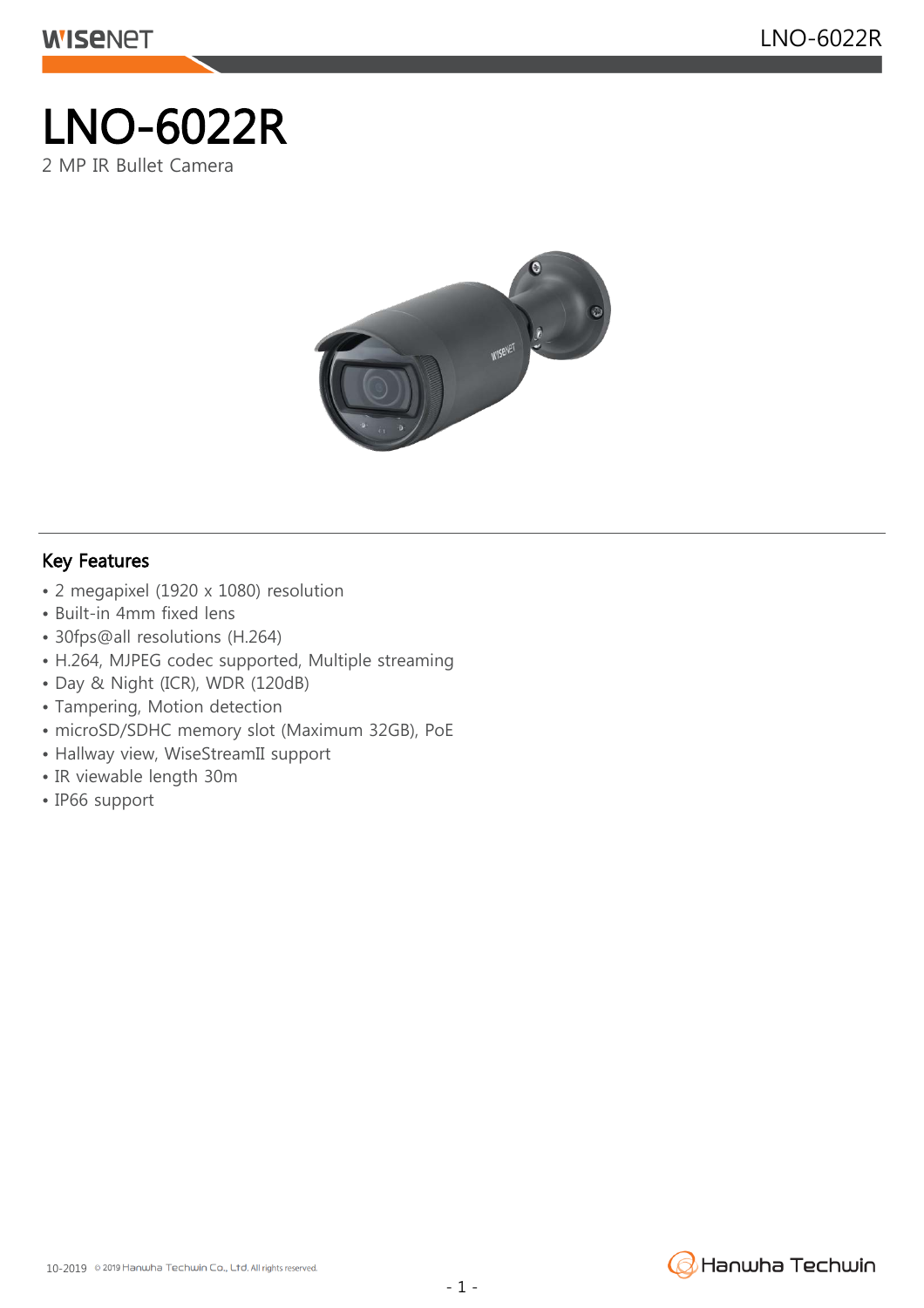## **WISENET**

## Video

| <b>Imaging Device</b>           | 1/2.8" 2MP CMOS                                                                                                                      |
|---------------------------------|--------------------------------------------------------------------------------------------------------------------------------------|
| <b>Effective Pixels</b>         | 1945(H)x1097(V)                                                                                                                      |
| <b>Minimum Illumination</b>     | Color: 0.1Lux(F2.0, 1/30sec)<br>BW: 0Lux (IR LED on)                                                                                 |
| Lens                            |                                                                                                                                      |
| Focal Length (Zoom Ratio)       | 4.0mm fixed focal                                                                                                                    |
| Maximum Aperture Ratio          | F2.0                                                                                                                                 |
| <b>Angular Field of View</b>    | H: 84.3° / V: 45.6° / D: 98.3°                                                                                                       |
| Minimum Object Distance         | 0.5m(1.64ft)                                                                                                                         |
| <b>Focus Control</b>            | Fixed                                                                                                                                |
| Operational                     |                                                                                                                                      |
| IR Viewable Length              | 30m(98.43ft)                                                                                                                         |
| Camera Title                    | Displayed up to 15 characters                                                                                                        |
| Day & Night                     | Auto(ICR)                                                                                                                            |
| <b>Backlight Compensation</b>   | BLC, WDR, SSDR                                                                                                                       |
| <b>Wide Dynamic Range</b>       | 120dB                                                                                                                                |
| <b>Digital Noise Reduction</b>  | <b>SSNR</b>                                                                                                                          |
| <b>Motion Detection</b>         | 4ea, rectangular zones                                                                                                               |
| <b>Privacy Masking</b>          | 6ea, rectangular zones                                                                                                               |
| <b>Gain Control</b>             | Low / Middle / High                                                                                                                  |
| <b>White Balance</b>            | ATW / AWC / Manual / Indoor / Outdoor                                                                                                |
| <b>LDC</b>                      | Support                                                                                                                              |
| <b>Electronic Shutter Speed</b> | Minimum / Maximum / Anti flicker                                                                                                     |
| <b>Video Rotation</b>           | Flip, Mirror, Hallway view(90°/270°)                                                                                                 |
| Analytics                       | Motion detection, Tampering                                                                                                          |
| <b>Alarm Triggers</b>           | Analytics                                                                                                                            |
| <b>Alarm Events</b>             | File upload via FTP and e-mail                                                                                                       |
|                                 | Notification via e-mail                                                                                                              |
| <b>Network</b>                  | SD/SDHC recording at event triggers                                                                                                  |
| <b>Ethernet</b>                 | RJ-45(10/100BASE-T)                                                                                                                  |
| <b>Video Compression</b>        | H.264: Main/Baseline/High, MJPEG                                                                                                     |
| <b>Resolution</b>               | 1920x1080, 1280x960, 1280x720, 800x600, 800x448, 720x576, 720x480, 640x480,<br>640x360                                               |
| <b>Maximum Framerate</b>        | H.264: Maximum 30fps<br>MJPEG : Maximum 2fps at 1920x1080, Maximum, 3fps at 1280x960, 1280x720,<br>Maximum 10fps at other resolution |
| <b>Smart Codec</b>              | WiseStream $\Pi$                                                                                                                     |
| <b>Bitrate Control</b>          | H.264: CBR or VBR<br><b>MJPEG: VBR</b>                                                                                               |
| Streaming                       | Unicast(6 users) / Multicast<br>Multiple streaming (Up to 3 profiles)                                                                |

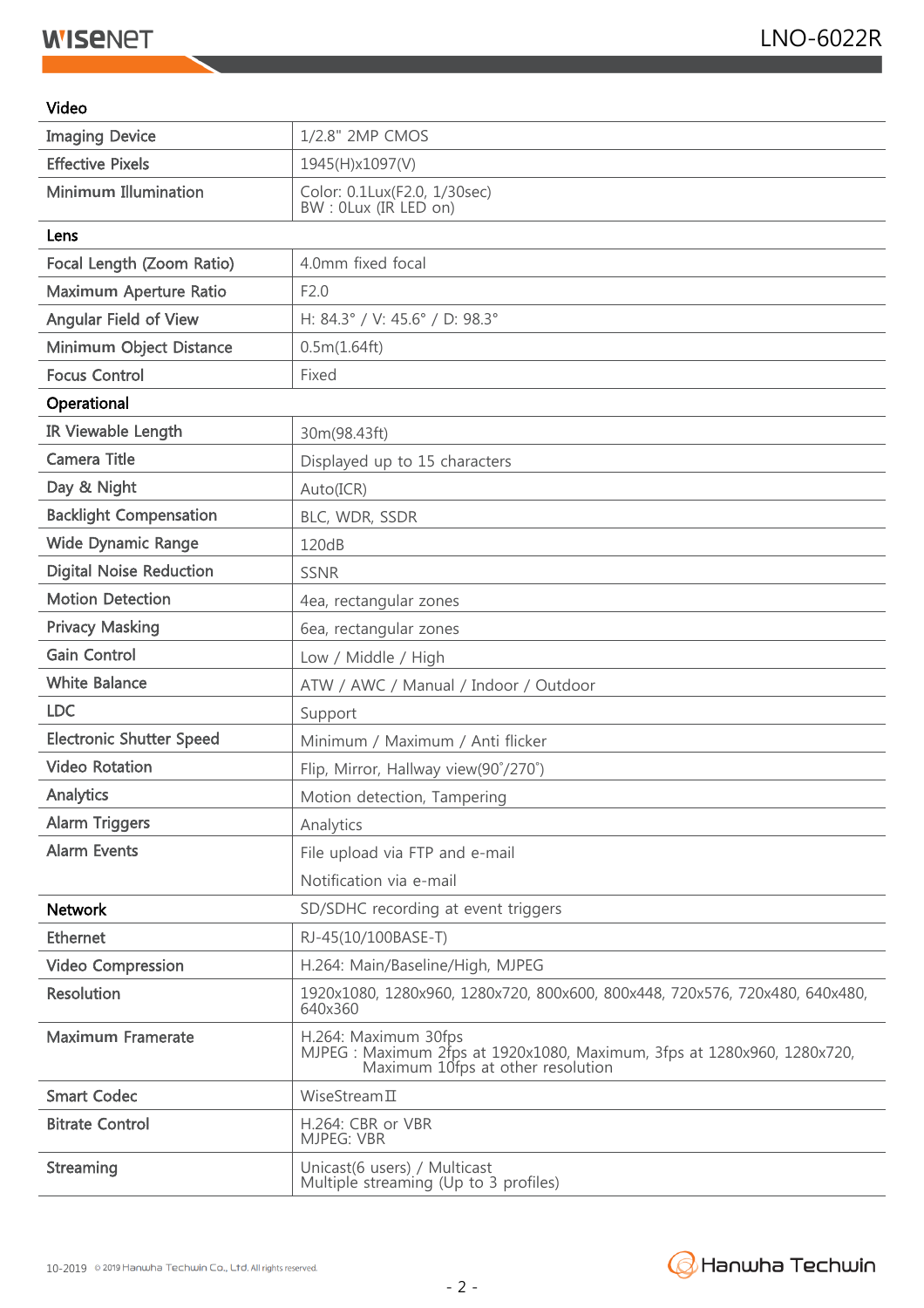| Protocol                                    | IPv4, IPv6, TCP/IP, UDP/IP, RTP(UDP), RTP(TCP), RTCP, RTSP, NTP, HTTP, HTTPS,<br>SSL/TLS, DHCP, FTP, SMTP, ICMP, IGMP, SNMPv1/v2c/v3(MIB-2), ARP, DNS,<br>DDNS, QoS, UPnP, Bonjour                                       |
|---------------------------------------------|--------------------------------------------------------------------------------------------------------------------------------------------------------------------------------------------------------------------------|
| Security                                    | HTTPS(SSL) Login Authentication<br>Digest Login Authentication<br>IP Address Filtering<br>User access log<br>802.1X Authentication(EAP-TLS, EAP-LEAP)                                                                    |
| <b>Edge Storage</b>                         | Micro SD/SDHC 1 slot 32GB                                                                                                                                                                                                |
| <b>Application Programming</b><br>Interface | ONVIF Profile S/G/T<br>SUNAPI(HTTP API)                                                                                                                                                                                  |
| <b>Web Viewer</b>                           | Supported OS: Windows 7, 8.1, 10, Mac OS X 10.12, 10.13, 10.14<br>Recommended Browser: Google Chrome<br>Supported Browser: MS Explorer 11, MS Edge, Mozilla Firefox (Window 64bit<br>only), Apple Safari (Mac OS X only) |
| <b>Memory</b>                               | 512MB RAM, 256MB Flash                                                                                                                                                                                                   |
| <b>DORI</b>                                 |                                                                                                                                                                                                                          |
| <b>Detect</b>                               | 42.4m(139.19ft)                                                                                                                                                                                                          |
| Observe                                     | 17.0m(55.67ft)                                                                                                                                                                                                           |
| Recognize                                   | 8.5m(27.84ft)                                                                                                                                                                                                            |
| Identify                                    | 4.2m(13.92ft)                                                                                                                                                                                                            |

• The lastest product information / specification can be found at hanwhasecurity.com

• Design and specifications are subject to change without notice.

• Wisenet is the proprietary brand of Hanwha Techwin, formerly known as Samsung Techwin.